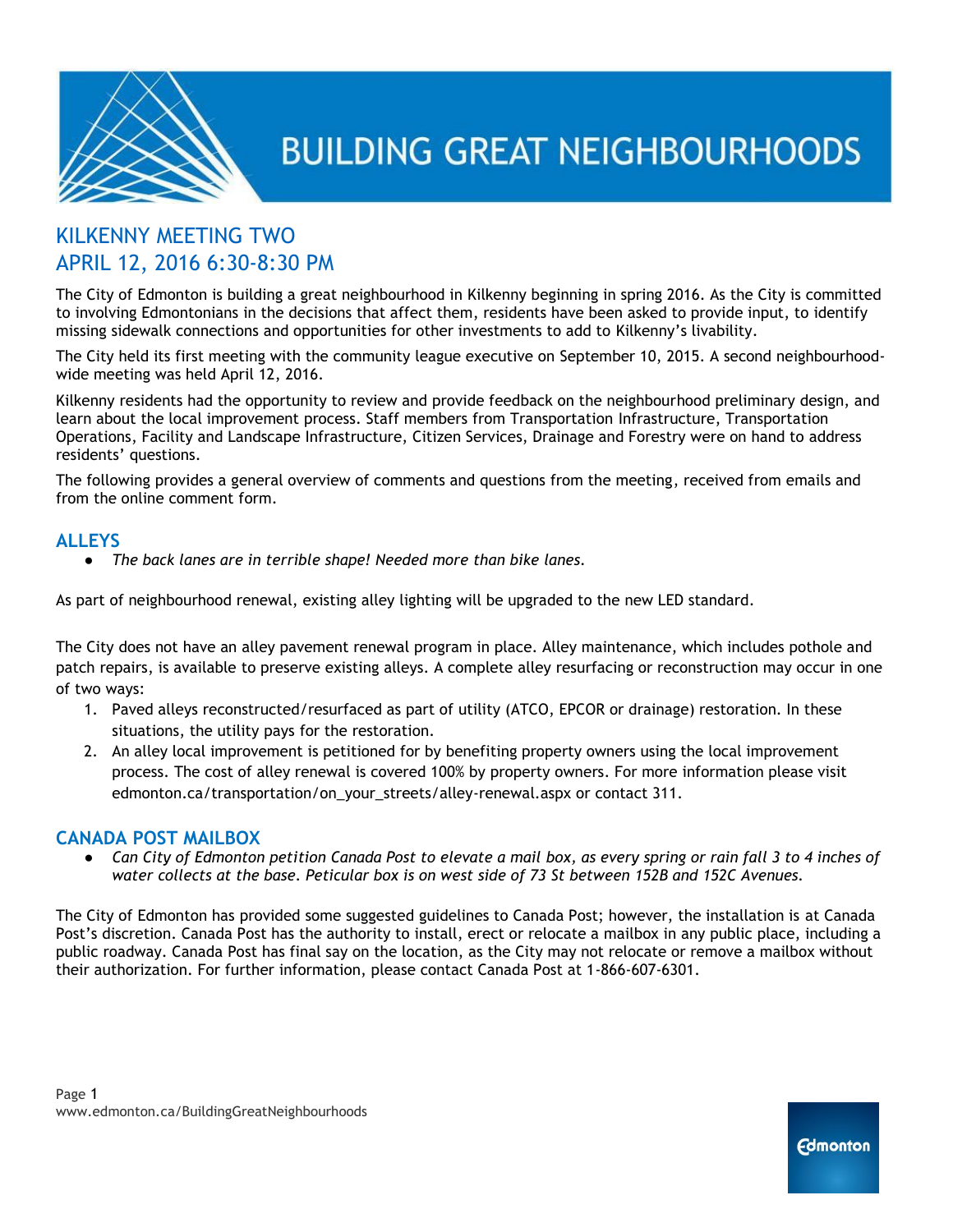

# **CONSTRUCTION**

● *Staging info?*

The staging process has not been completely finalized. A final breakdown of the year-to-year projects will be available at the next Kilkenny neighbourhood renewal meeting.

## **INTERSECTION MODIFICATIONS**

- *A bulb out at the intersection of 149A Ave and 77 St where the cross lights are. J.A. Fife has AMA Patrol children manning before/after and at lunch. There have been quite a few incidents of the patrol kids being almost hit when putting out their signs. Many cars park and block the kids. At 149A Ave and 76 St, there crosswalk signs but no white lines on the road. Many don't realize it is a crosswalk. Also the signs are hidden by other city signs (the sight line is poor for the crosswalk sign on the south side of 149A Ave).*
- *79 St at 150 Ave requires intersection ehancement. The spray park generates A LOT of traffic and people fly through there!*

In general, standard parking rules apply City-wide. One of the standard rules is no parking within 5m of the near side of a crosswalk, traffic control device or intersection. At this location, parking is already banned on the north side of 149A Avenue, and banned 25m facing eastbound to the near side of crosswalk. Even if sightlines are compromised, there is also an active control, alerting motorists that a pedestrian is ready to cross. At the 149A Avenue and 77 Street intersection, the City proposed modifications by providing curb extensions/bulb outs at the existing school crosswalk. Updated design plans showing these modifications will be presented at the next Kilkenny neighbourhood renewal meeting.

There are pavement markings at 149A Avenue and 76 Street. All pavement markings are touched up annually, and some bi-annually. Cursory reviews do not show the pedestrian crossing sign as being obstructed. The sign is visible from over 100m away. All other regulatory signs are required to be located where they currently are.

A zebra crosswalk will be added on the north side of the intersection of 79 Street and 150 Avenue. Speeding is best managed by the Edmonton Police Service and the Office of Traffic Safety. More information about neighbourhood speed programs can be found at [w](http://www.edmonton.ca/trafficsafety)ww.edmonton.ca/trafficsafety.

### **LOCAL IMPROVEMENT PROCESS**

● *What is the cost per year? What is the total cost?*

The exact cost for the sidewalk reconstruction and/or decorative streetlights local improvements will be included on your tax notice the year following the sidewalk construction.

#### **Sidewalk Reconstruction**

Property owners pay 50% of the cost of the sidewalk based on their lot length assessment. To find out how lot lengths are assessed, please see: http://www.edmonton.ca/transportation/on\_your\_streets/sidewalk-reconstruction.aspx

Rates are set annually to reflect construction market prices and interest rates. Property owners have the choice of a one-time, lump sum payment or a property tax levy amortized over 20 years.

**Edmonton**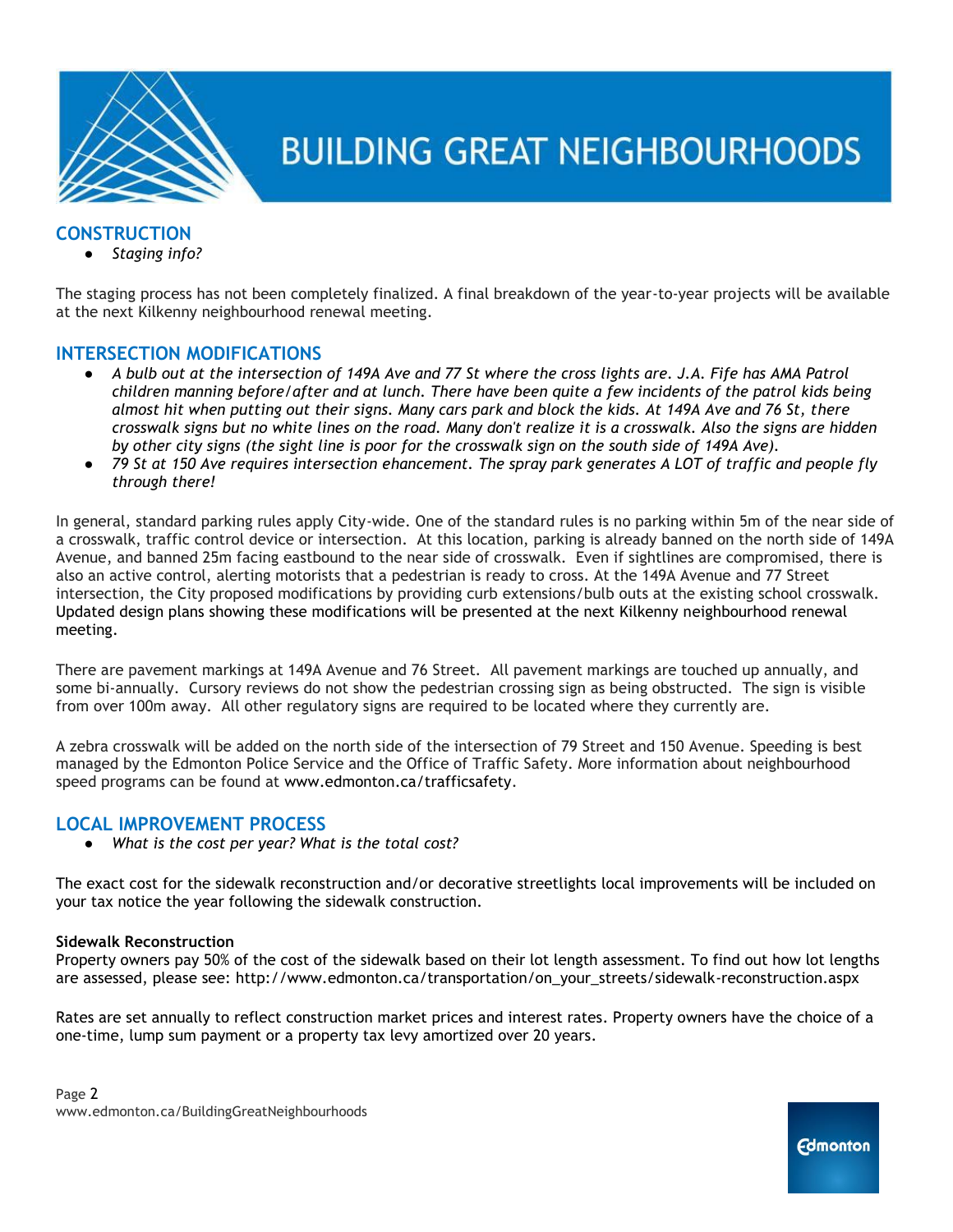

#### **Decorative Streetlights**

Property owners pay the additional cost of the decorative streetlights, while the City will contribute the equivalent of the cost of the standard streetlights. The cost depends of the option selected, the borrowing finance rate, the number of streetlights, and the number of property owners sharing the expense.

Property owners may pay a one-time, lump sum payment of a property tax levy amortized over 15 years.

### **MEETING FORMAT**

- *The attendance was greater than expected. The explanations were well done.*
- *I* guess the discussions have already been decided for us so I thought it was a waste of my time!
- *You need a bigger venue for next time.*
- *Great information. Thanks for doing this.*

Thank you for taking out time to be at the open house. We are looking into getting a bigger venue for the next open house.

The preliminary design for Kilkenny's neighbourhood renewal was presented at the meeting. The City presented this proposed design in part to get feedback and comments from residents that would assist in finalizing the design. The final design will be presented at the next meeting.

### **PARKING ON 149 AVENUE FROM 66 STREET TO 72 STREET**

● *Concerning 149 Avenue between 72 St and 66 Street heavy volume of traffic use it as a through way, and parking on both sides of the street make it difficult passing on coming vehicles, especially in the winter, maybe look at limiting parking to one side of the street only.*

This roadway is a 11.5m connecting collector urban street consisting mainly of multifamily dwellings. The allocated 2.4m parking lanes and 3.3m driving lanes are consistent with regulation set by Transportation Association of Canada (TAC) for roadways with designed speed of 50 km/hr and with traffic volumes less than 450 units per hour. Restricting parking along this route would move an overflow of parking into the residential area along 69 Street and 149A Avenue.

● *149 Ave from 66 St to 72 St is terrible to drive down in the winter. Because people do not move their cars before plowing, the windrows plus cars makes it so only one direction of cars can flow at a time. If parking could be changed to one side only, or the road could be widened, or cars towed prior to snowplowing it would make a BIG difference to our everyday commute!*

A "seasonal" parking ban was installed on the 149 Avenue route to restrict parking during times when a parking ban is declared for snow removal.

● *149 Avenue between 66 St and 72 St is very narrow. In the winter it is like a maze trying to get through the avenue due to parked cars. This is a main road getting to 66 Street.*

The 149 Avenue corridor was signed with three "No Parking" corner bans at the 149 Avenue and 69 Street intersection to create enhanced sight lines. All other areas along this roadway were found to be operating as intended.

**Edmonton**